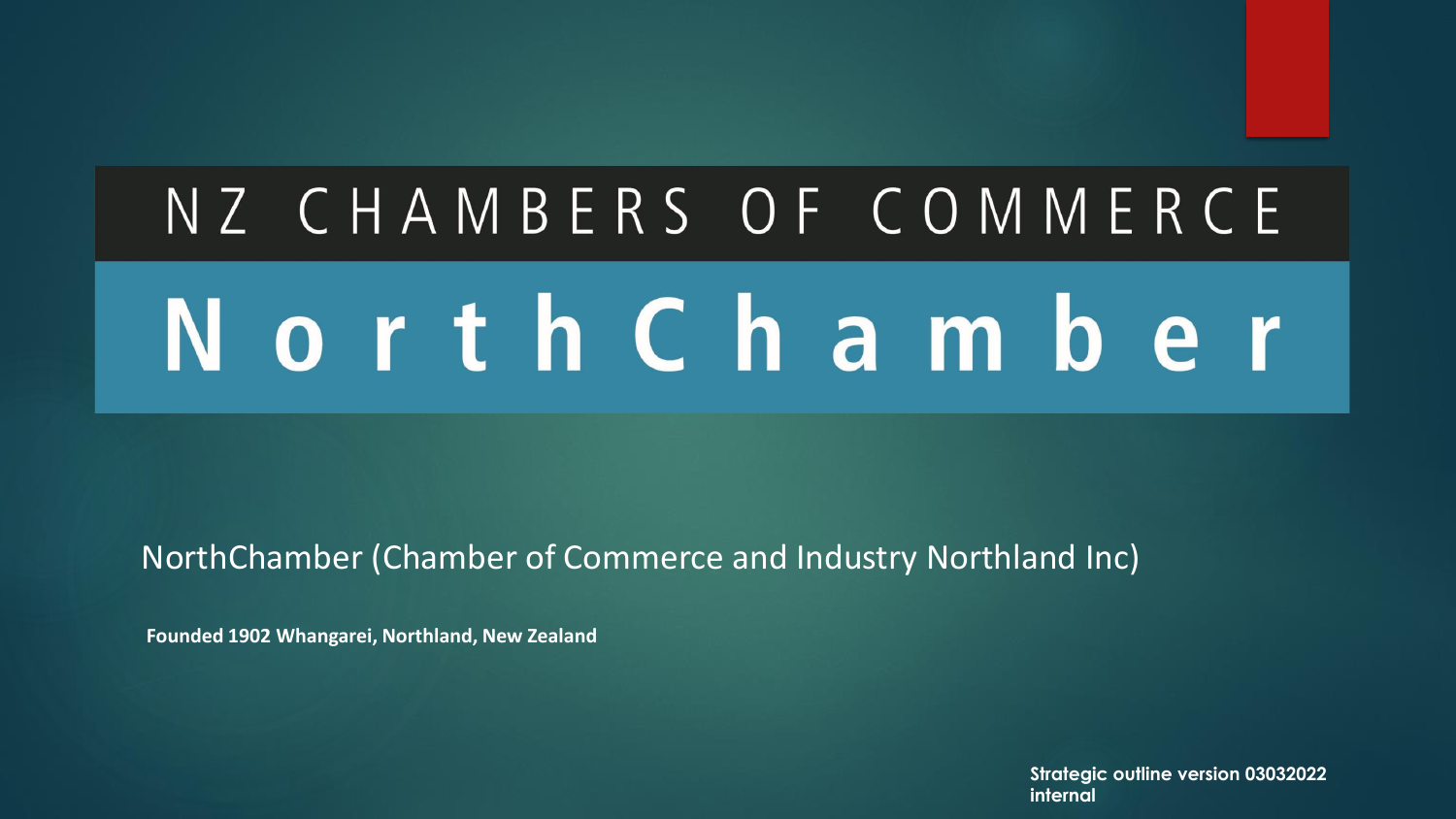**NorthChamber Vision statement: To become the business partner of choice for all of Te Tai Tokerau's business communities.**

| <b>Mission</b>                                               | Driving transformational change within the Northland Business<br><b>Community leading to Business Vitality</b>                                                                               |
|--------------------------------------------------------------|----------------------------------------------------------------------------------------------------------------------------------------------------------------------------------------------|
| <b>Purpose our Four Pou</b>                                  | Through our 4 Pou, Advocacy, Ease of Business, Networking<br>and Leadership Development, NorthChamber will lead our<br>business community in the growth of Community Wealth and<br>Wellbeing |
| Values words that resonate with us<br>and mirror our culture | Culture, vital, advocacy, relevant, transformational,<br>excellence, aspirational, leadership, connection,<br>collaboration, versatile, simple and concise                                   |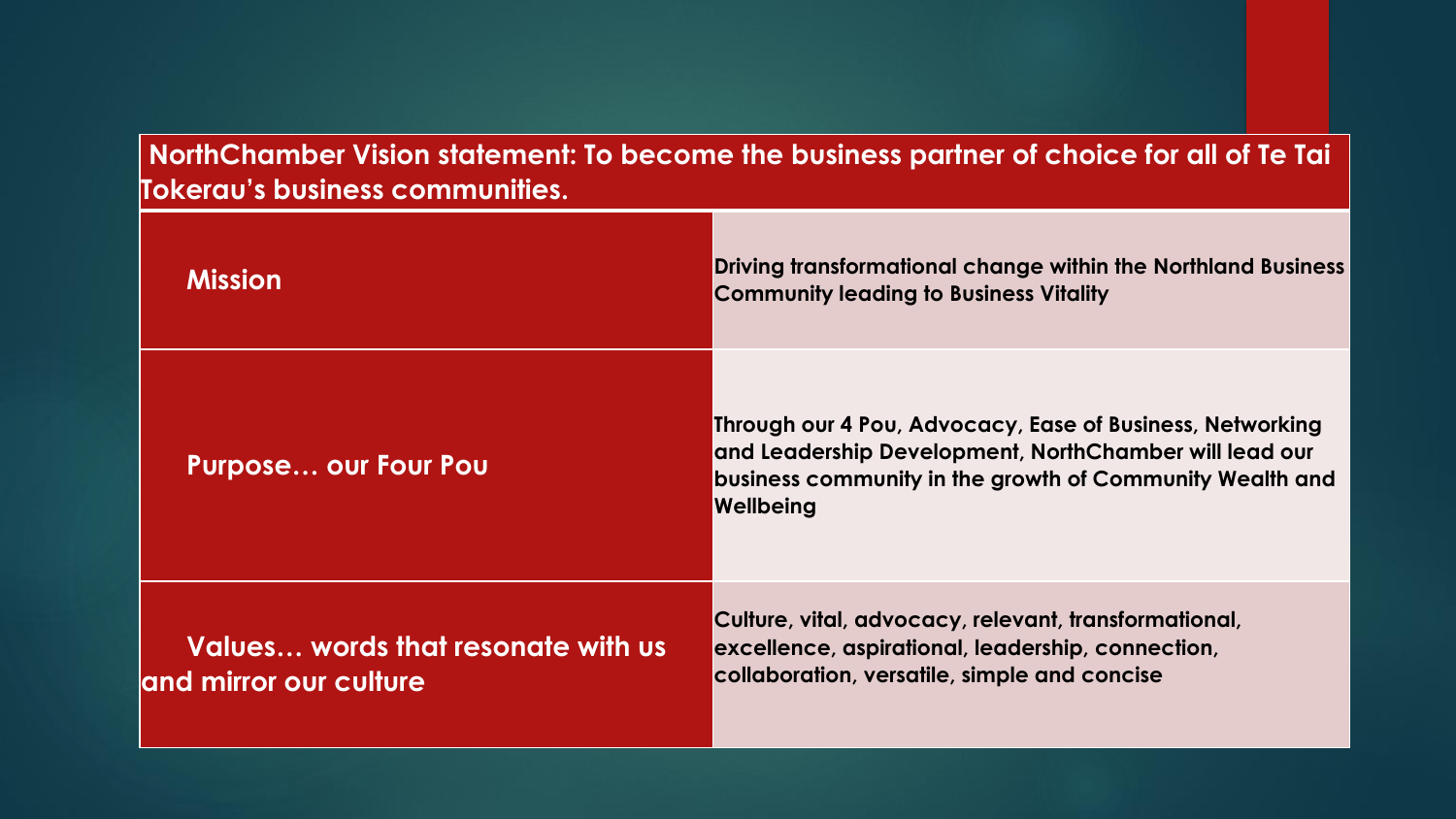| <b>Goals</b>                |                                                                                                                                                                                                                                                                                   |
|-----------------------------|-----------------------------------------------------------------------------------------------------------------------------------------------------------------------------------------------------------------------------------------------------------------------------------|
| <b>Short-Term 1-3 years</b> | Total Membership increase by 25% with 15% of members<br>outside of Whangarei district and special emphasis on<br>growth of Maori business entities. Signed agreements with<br>targeted business support agencies including four Maori<br><b>networks</b>                          |
| Long-Term 5-10 years        | A membership which comprises a majority of Northland<br>businesses (addressable market to be confirmed)                                                                                                                                                                           |
| <b>Key Results</b>          | Successful advocacy, ease of business initiatives, building<br>connection and collaboration, diversity of membership,<br>especially Maori to reflect the significance of Northlands<br>Maori population, leadership development and success of<br>major transformational projects |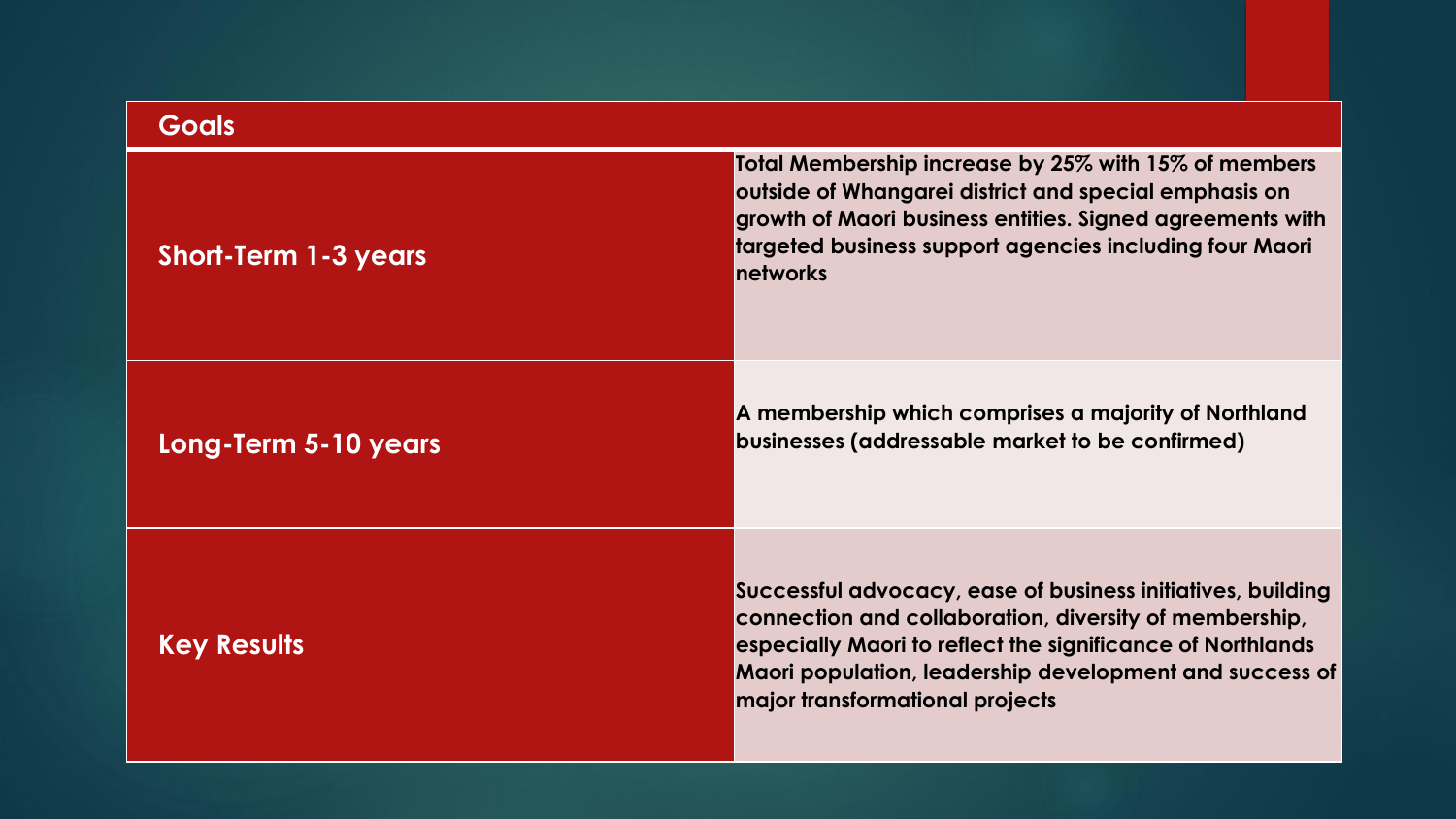| <b>Strategy</b>    |                                                                                                                                                                                                                                                                                                                                                 |  |
|--------------------|-------------------------------------------------------------------------------------------------------------------------------------------------------------------------------------------------------------------------------------------------------------------------------------------------------------------------------------------------|--|
| <b>Insights</b>    | Growth of membership diversity and ongoing<br>engagement                                                                                                                                                                                                                                                                                        |  |
| Plan               | Through brand evolution, communication of purpose and<br>strength of actions, we will continue to demonstrate the<br>relevance and unique value of NorthChamber to<br><b>Northland business</b>                                                                                                                                                 |  |
| <b>Resourcing</b>  | Via operational staff, a small highly engaged Board, wider<br>and deep collaboration with key partners, we will deliver<br>against our four Pou and the special projects we lead.<br>Funding will be derived through contract delivery,<br>subscriptions, sponsorship and events. Future proofing<br>funding will be extended through endowment |  |
| <b>Measurement</b> | Success will be measured in terms of membership growth,<br>diversity, reduction in annual churn % and increase in<br>engagement (advocacy, EoB, networking/relationships<br>and leadership development initiatives)                                                                                                                             |  |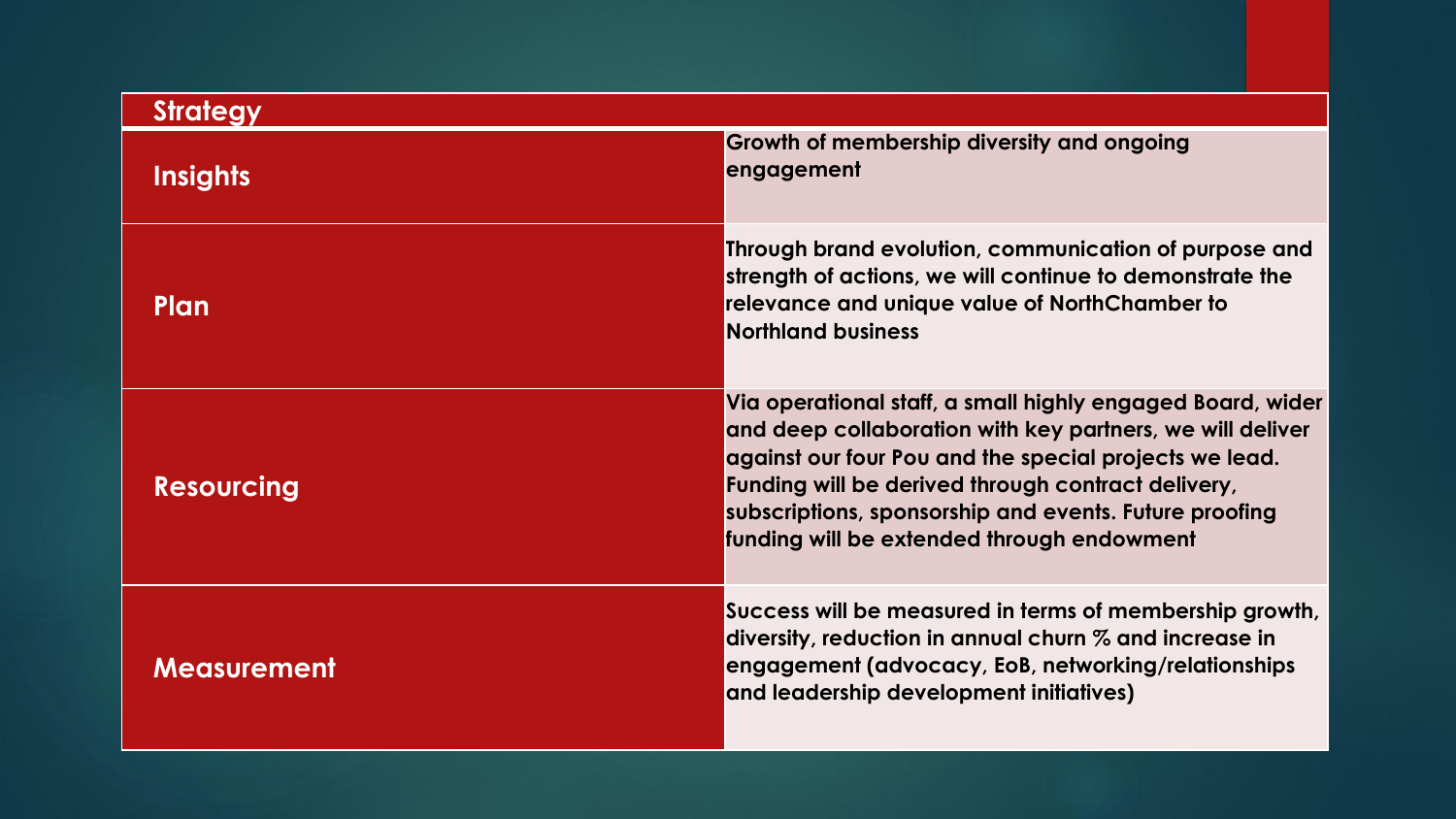| The Four Pou What we do, Why we are here and what makes us different |                                                                                                                                                                                                                                                                         |  |
|----------------------------------------------------------------------|-------------------------------------------------------------------------------------------------------------------------------------------------------------------------------------------------------------------------------------------------------------------------|--|
| <b>Advocacy</b>                                                      | We take positions on behalf of the business community harnessing their<br><b>collective voice</b> - on initiatives that support regional business.                                                                                                                      |  |
| <b>Ease of Business</b>                                              | <b>Breaking down barriers</b> to business through facilitation with local and<br>central government, in collaboration with other business organisations<br>and the business community.<br>Providing access to business advise, information, and<br>membership benefits. |  |
| <b>Networking and Events</b>                                         | Hosting of regular and well-structured networking events to facilitate<br>connection and share information throughout the business community.                                                                                                                           |  |
| Leadership Development                                               | Supporting leadership capability and capacity through targeted<br>programmes aimed at inspiring and building business resilience and<br>growth                                                                                                                          |  |